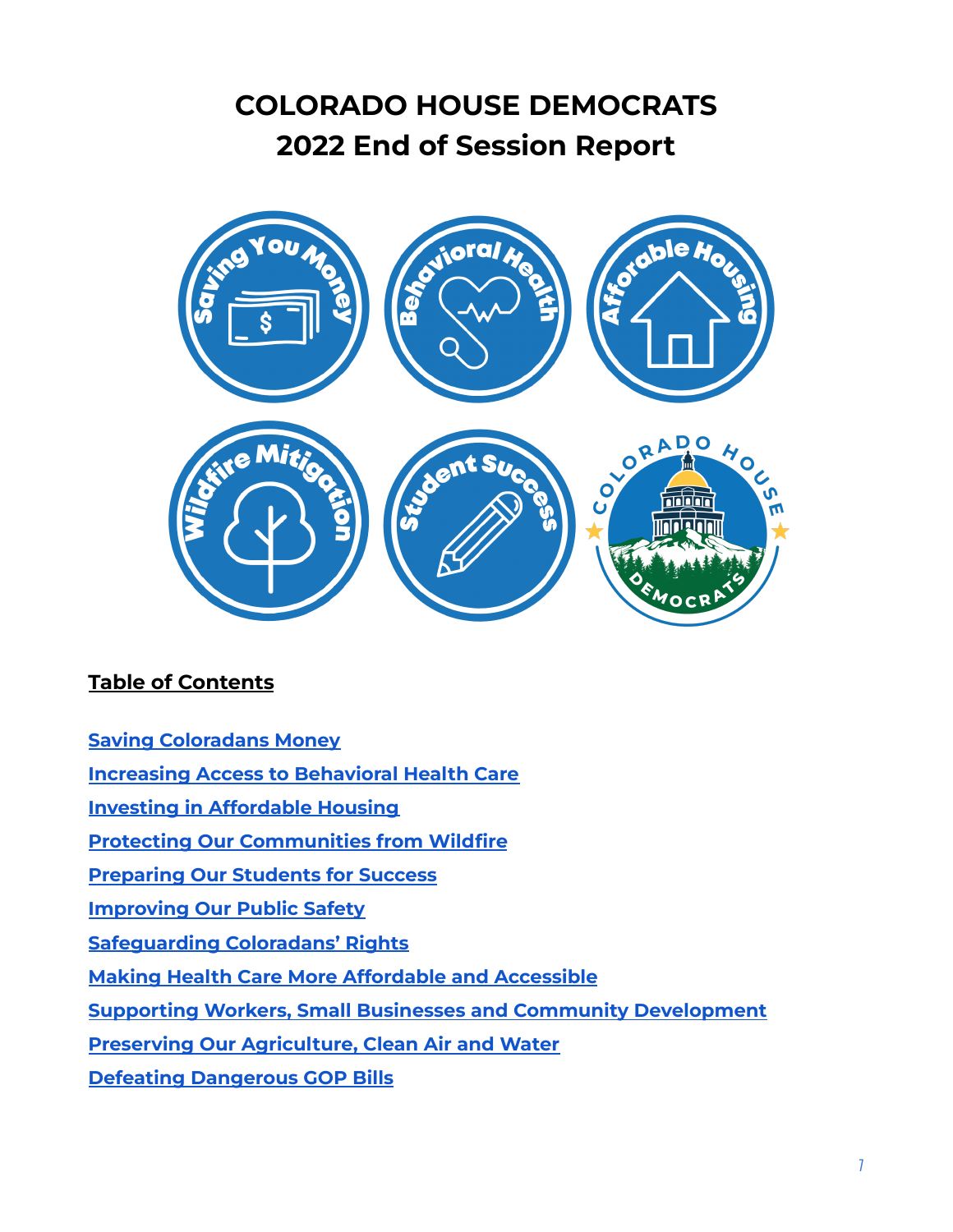# **Saving Coloradans Money, Improving Public Safety, and Preparing Students for Success**

House Democrats responded to the most pressing needs in Colorado and delivered results that will move our state forward. This session focused on saving Coloradans money, improving public safety, building a healthier Colorado and preparing our students for success. We made record investments to reduce emissions, improve our air quality, shore up our water supply, and mitigate against increasing wildfire across the state. House Democrats also safeguarded foundational rights of Coloradans - from codifying the right to an abortion in state law to ensuring our elections remain safe and secure.

With Coloradans still recovering from the disruption of the pandemic, including rising inflation and supply chain challenges, we did everything we could to save Coloradans money. We made record investments in K-12 education to put more resources into classrooms, passed critical legislation to combat the fentanyl crisis and save lives, and sent bills to the governor that will prevent crime and improve public safety.

House Democrats set out to save Coloradans money, and we did. Because of our work, Coloradans will receive a refund check of at least \$400 for single filers and \$800 for joint filers in September to help them keep up with the rising cost of living. We lowered property taxes, saving the average homeowner \$274 and preventing tax increases on many small businesses. Families will save thousands of dollars a year with free universal preschool and more affordable child care. From reducing fees for professional licenses and fees to start your own business to saving people money at the DMV, Colorado Democrats looked everywhere we could to put more money back into your pockets.

With a once-in-a-generation opportunity to direct federal resources, the legislature invested more than \$2 billion in federal economic relief funds to make housing more affordable, increase access to behavioral health care, replenish the Unemployment Insurance Trust Fund, create more pathways to good paying jobs, address homelessness, and fund critical efforts to help Coloradans and communities across our state thrive.

Of the federal funds the legislature invested this year:

- \$428 million went to making housing more affordable;
- \$450 million went to increasing access to behavioral health care;
- \$600 million went to replenish the Unemployment Insurance Trust Fund;
- \$200 million went to preventing and addressing homelessness;
- \$95 million went to support student success and workforce revitalization;
- \$367 million went to a wide range of economic relief and recovery efforts, such as:
	- o \$52 million to address the teacher shortage by reducing financial barriers;
		- \$50 million to expand access to child care by keeping providers' doors open;
		- \$71 million to support our health care workforce and rural hospitals;
		- \$60 million to ensure our state's compliance with interstate water compacts;
		- \$48 million to support essential services for victims of crime;
		- \$39 million to increase families' access to SNAP and TANF;
		- \$35 million to bolster nonprofits meeting community needs.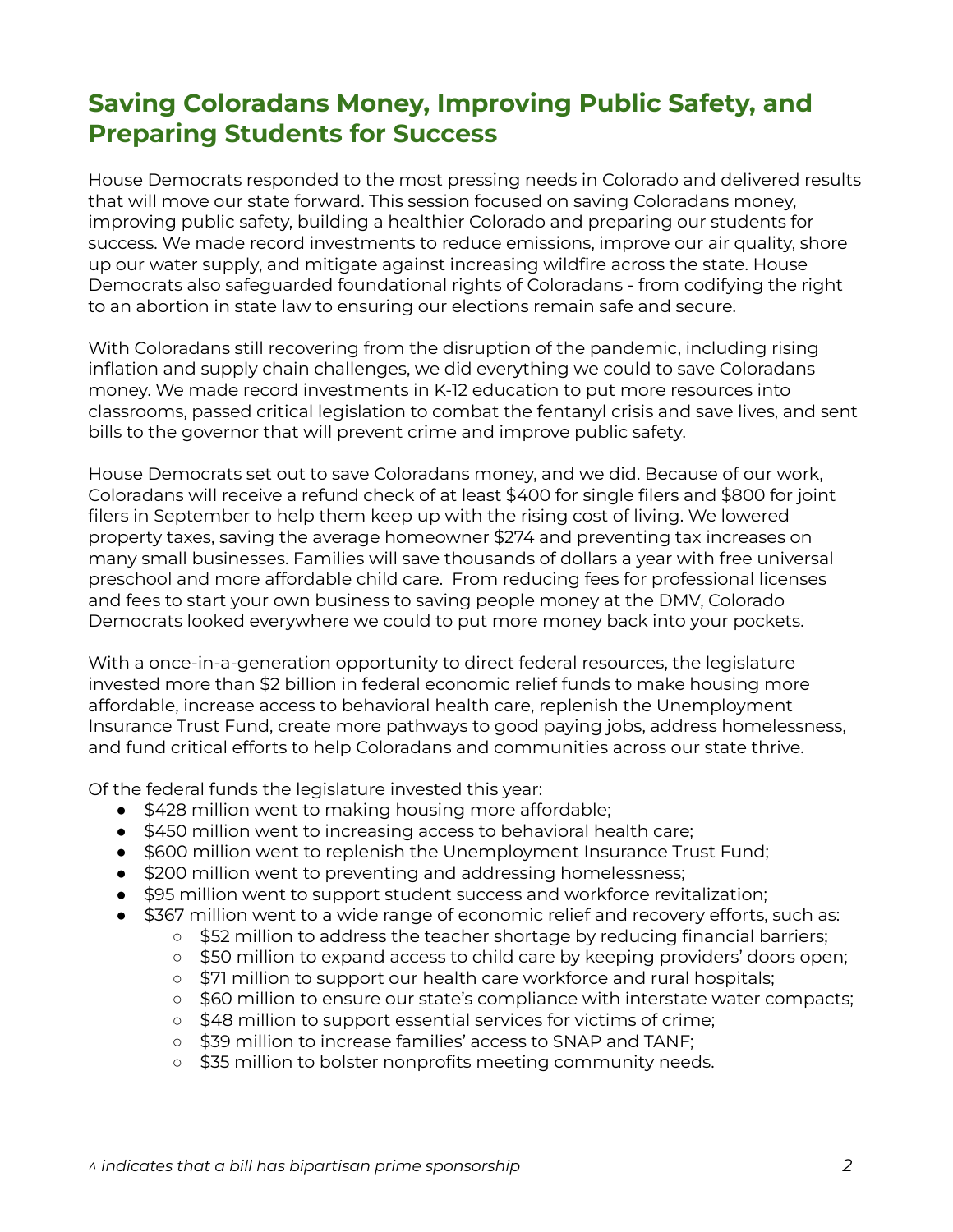### <span id="page-2-0"></span>**Improving Our Public Safety**

#### *^***HB22-1326: Fentanyl [Accountability](https://leg.colorado.gov/bills/hb22-1326) And Prevention, by Speaker Garnett and Representative Lynch & Senators Pettersen and Cooke**

Far too many Coloradans have died of fentanyl overdoses and poisonings. This bill is a comprehensive approach, including both proven public health solutions and enhanced criminal sentencing to target dealers and save lives. It gives law enforcement the tools they need to get fentanyl off the streets, prosecute dealers with strict criminal penalties and investigate the deaths of those poisoned by fentanyl. It invests over \$30 million in life-saving Naloxone, fentanyl testing strips, substance use disorder treatment, and an education campaign in CDPHE to educate Coloradans on the deadly impact of fentanyl.

#### **SB22-001: Crime [Prevention](https://leg.colorado.gov/bills/sb22-001) Through Safer Streets, by Senators Buckner and Hinrichsen & Representatives Ricks and Tipper**

In order to stop crime before it happens, this bill invests over \$10 million for local and state governments to design safer streets and neighborhood models that discourage crime and revitalize community image in alignment with the cultural characteristics of the area.

#### *^***SB22-145: Resources To Increase [Community](https://leg.colorado.gov/bills/sb22-145) Safety, by Senators Buckner and Cooke & Representatives A. Valdez and Will**

This bill invests over \$30 million in critical crime prevention programs and addresses workforce shortages in law enforcement. The money supports community-based organizations and local law enforcement agencies to implement collaborative, data-driven intervention strategies and helps law enforcement agencies recruit, train and retain peace officers that better represent the communities they serve.

### **HB22-1003: Youth [Delinquency](https://leg.colorado.gov/bills/hb22-1003) Prevention & Intervention, by Representatives**

#### **Daugherty and Gonzales-Gutierrez & Senators Coleman and Hinrichsen**

This bill puts \$2 million toward funding projects that demonstrate an evidence- and community-based response to reducing youth involvement in the juvenile justice system.

#### *^***[SB22-183:](https://leg.colorado.gov/bills/sb22-183) Crime Victims Services, by Senators Winter and Gardner & Representatives Duran and Weissman**

This bill fills a revenue gap in federal funding for Colorado crime victims so they continue to receive lifesaving services. The bill invests \$35 million in pandemic relief funding to ensure essential victim services can continue for the next four years. It also invests an additional \$6 million to services for survivors of domestic violence and sexual assault.

#### *^***[HB22-1243:](https://leg.colorado.gov/bills/hb22-1243) School Security And School Behavioral Health Services Funding, by**

#### **Representatives Exum and Van Winkle & Senators Kolker and Hinrichsen**

To improve school safety, this bill invests \$14 million to increase the number of behavioral health professionals in schools and expand the popular I Matter program, which offers free counseling sessions so that more Colorado youth can access the care they need.

#### *^***SB22-009: [Preventing](https://leg.colorado.gov/bills/sb22-009) Theft Of Catalytic Converters, by Senators Ginal and Hisey & Representatives Bird and Benavidez**

To combat the rise in catalytic converter theft in Colorado, this legislation requires dealers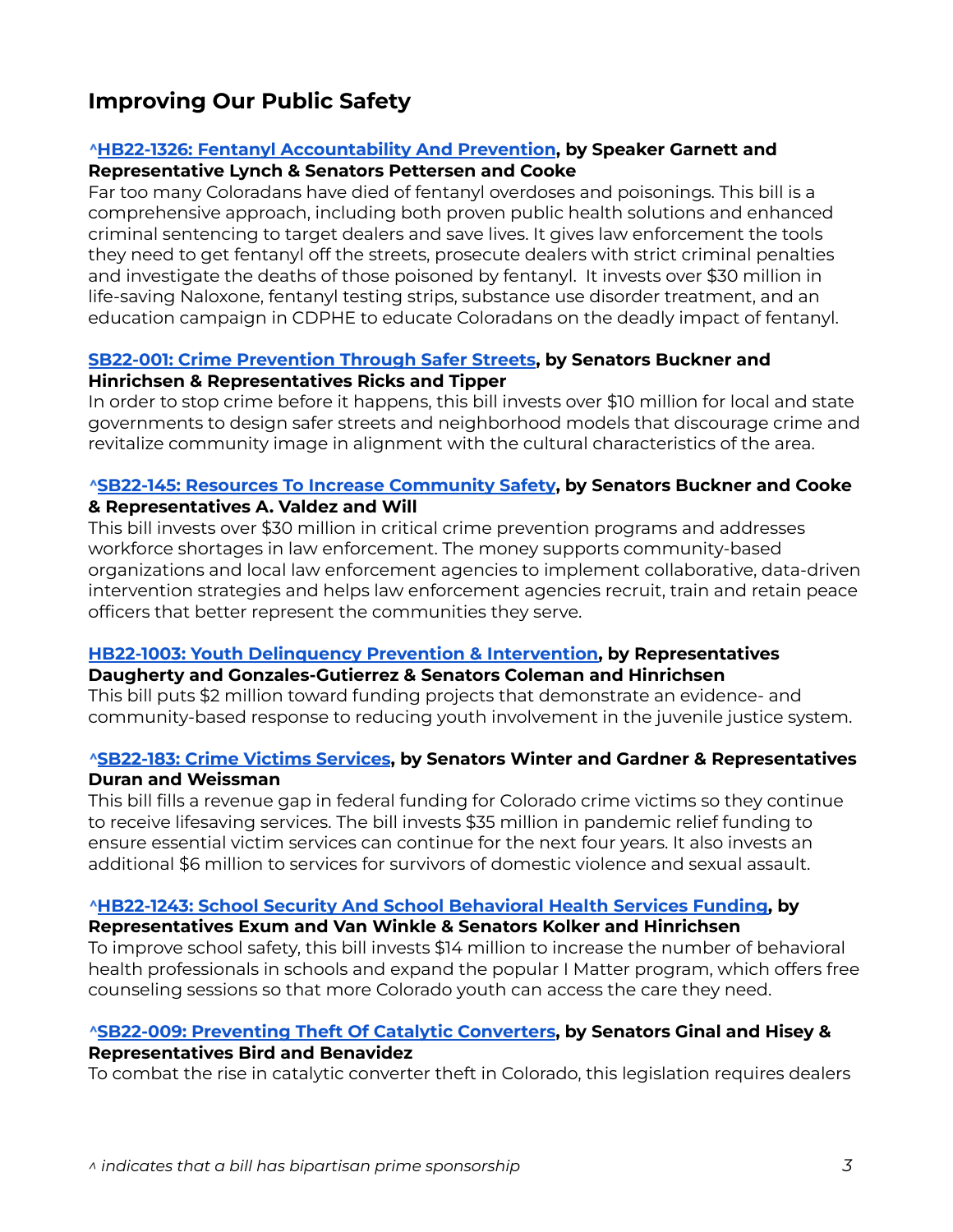to account for their catalytic converter transactions in the same manner they already keep for commodity metals. It also creates a task force that will identify ways to reduce theft.

#### **[^HB22-1077:](https://leg.colorado.gov/bills/hb22-1077) Colorado Nonprofit Security Grant Program, by Representatives Michaelson Jenet and Jodeh & Senators Hansen and Priola**

With Islamophobia and Anti-Semitism on the rise, this bill provides critical funding to places of worship to protect them from terrorist attacks and other forms of violence.

#### **[^HB22-1099:](https://leg.colorado.gov/bills/hb22-1099) Preventing Large Scale Retail Theft, by Representatives Roberts and Carver & Senators Zenzinger and Woodward**

With the advent of online marketplaces, retail theft is becoming a major problem across the country. This bill puts forward a smart, targeted approach to hold online marketplaces and other third-party sellers accountable for selling stolen goods.

#### **HB22-1234: Preventing [Identity-based](https://leg.colorado.gov/bills/hb22-1234) Violence, by Representatives Bacon and Michaelson Jenet & Senator Rodriguez**

Identity-based violence has widespread ramifications on a community's sense of safety. This bill builds awareness and positions law enforcement to solve it when it occurs.

#### *^***[HB22-1288:](https://leg.colorado.gov/bills/hb22-1288) Safe Reporting for Sex Workers, by Representatives Titone and Soper & Senators Smallwood and Fields**

Passed unanimously in both chambers and supported by law enforcement, this common sense public safety bill grants sex workers immunity from certain prostitution-related charges when they report human trafficking, stalking, kidnapping, assault, and murder.

#### **SB22-095: Improving Missing Person [Investigations](https://leg.colorado.gov/bills/sb22-095), by Senator Fields and Majority Leader Moreno & Representatives Gonzales-Gutierrez and Bacon**

More than 4 out of 5 Indigenous people in the United States experience violent crime during their lifetime; a rate disproportionately higher than any other segment of the population. This bill creates an office to improve the response to and awareness of cases when Indigenous people go missing or are murdered.

#### *^***SB22-168: [Backcountry](https://leg.colorado.gov/bills/sb22-168) Search And Rescue, by Senators Donovan and Rankin & Representatives McCluskie and Will**

Every year, we see more tragic avalanche deaths as our snowpack is impacted by climate change and more people venture into the backcountry. This bill improves search and rescue operations and boosts funding by \$1 million to support search and rescue efforts.

### <span id="page-3-0"></span>**Safeguarding Coloradans' Rights**

### **HB22-1279: [Reproductive](https://leg.colorado.gov/bills/hb22-1279) Health Equity Act, by Representative Froelich and Majority**

#### **Leader Esgar & Senator Gonzales** In response to an imminent threat to Roe v. Wade pending at the Supreme Court, this bill establishes the right to abortion as a fundamental right in Colorado, safeguarding the full spectrum of reproductive health care options and every pregnant person's right to choose whether or not to continue a pregnancy.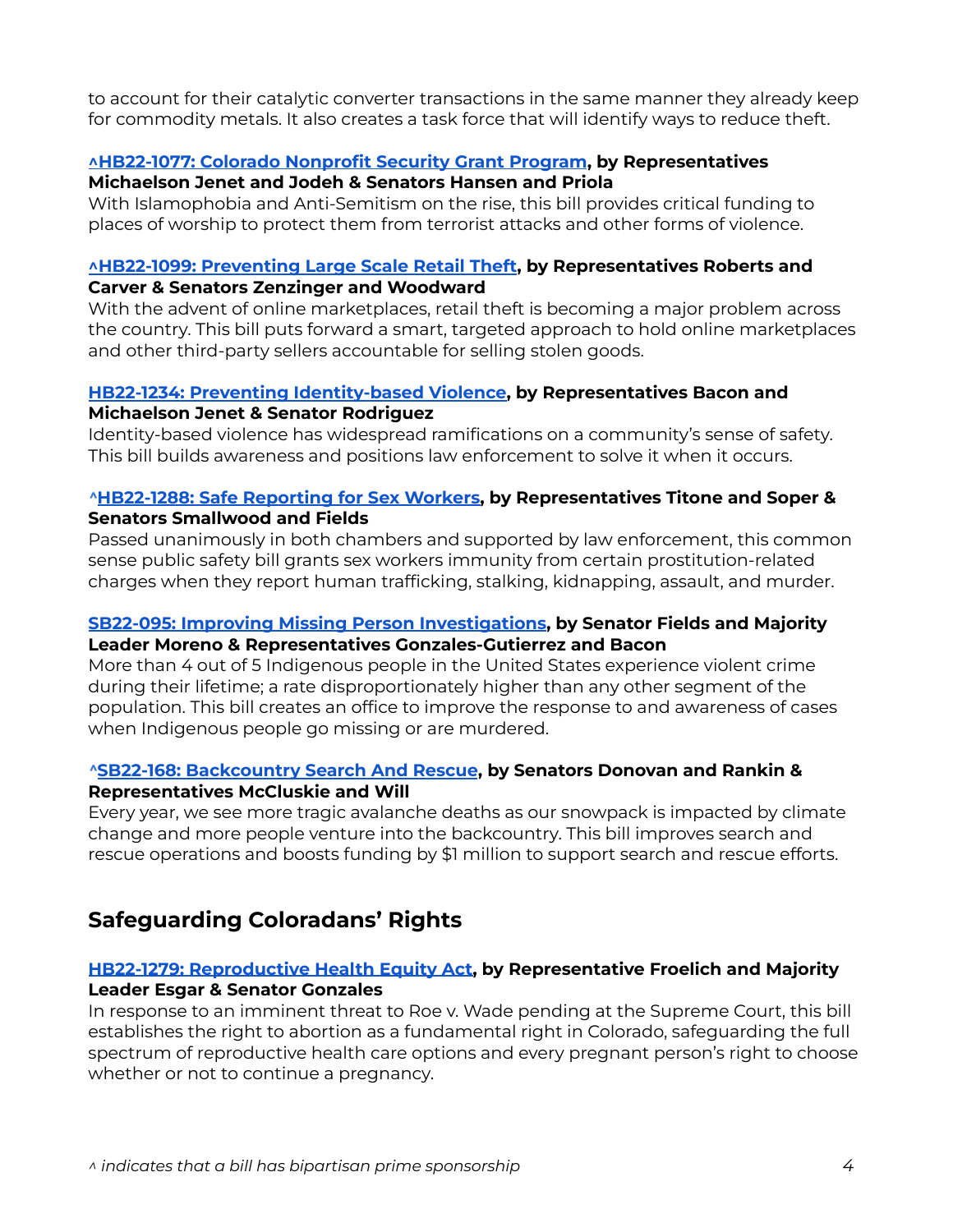#### *^***SB22-153: [Strengthening](https://leg.colorado.gov/bills/sb22-153) Election Security, by President Fenberg and Senator Priola & Representative Lontine**

In response to election security breaches in Mesa County, this bill prohibits anyone from serving as an election official if they have been convicted of an election offense or conspiracy to commit sedition, insurrection, treason, or conspiracy to overthrow the government. The bill safeguards Colorado's gold standard elections by improving training, preventing improper access, and creating new penalties for violations.

#### **[HB22-1086:](https://leg.colorado.gov/bills/hb22-1086) Vote Without Fear Act, by Representatives Sullivan and Bacon & Senators Fields and Jaquez Lewis**

In response to rises in voter intimidation in Colorado and across the country, this bill prohibits the open carry of firearms at or near polling places. Armed voter intimidation has also been targeted at nonpartisan election officials simply doing their jobs.

#### *^***[HB22-1038:](https://leg.colorado.gov/bills/hb22-1038) Right To Counsel For Youth, by Representatives Daugherty and Van Beber & Majority Leader Moreno and Senator Gardner**

This bill changes a legal standard so that youth ages 12 and older are allowed to direct their legal representation in dependency and neglect cases. This brings Colorado in line with the recommendations of the American Bar Association and the National Association of Child Counsel and ensures Colorado stays at the forefront of child welfare practices.

#### **HB22-1049: Prohibiting Transcript And Diploma [Withholding,](https://leg.colorado.gov/bills/hb22-1049) by Representatives Bacon and Ricks & Senators Pettersen and Bridges**

This bill prohibits post-secondary institutions from withholding transcripts and diplomas from students because they owe a debt, such as library fees or parking tickets, to the institution. This bill breaks down barriers to earning a degree and entering the workforce that disproportionately affects low-income students and students of color.

#### *^***[HB22-1169:](https://leg.colorado.gov/bills/hb22-1169) Prohibit Sexual Act Without Consent, by Representatives Michaelson**

#### **Jenet and Soper & Senators Winter and Hisey**

This bill updates the definition of sexual assault in state law to include consent. Colorado's definition of sexual assault originated nearly 50 years ago with a scope that has since shown to be narrow and non-inclusive. This bill aims to modernize that definition.

#### **HB22-1082: Establish Fair Housing Unit [Department](https://leg.colorado.gov/bills/hb22-1082) Of Law, by Representatives Hooton and Bacon & Senator Gonzales**

To provide systemic housing protections for Colorado residents, this bill empowers the Colorado Attorney General to enforce critical housing laws. It creates the Fair Housing Unit inside the Department of Law, allowing the AG to investigate and act against potential violations of law that risk consumer harm, public health, or public safety.

#### **HB22-1287: [Protections](https://leg.colorado.gov/bills/hb22-1287) for Mobile Home Park Residents, by Representatives**

#### **Boesenecker and Hooton & Senator Winter**

With the rapid rise of housing costs across the state, it is imperative that we protect our state's largest source of unsubsidized affordable housing and homeownership. This bill increases stability and enhances protections for mobile home park residents so they are given substantial notice of sale and are empowered to purchase the land they live on.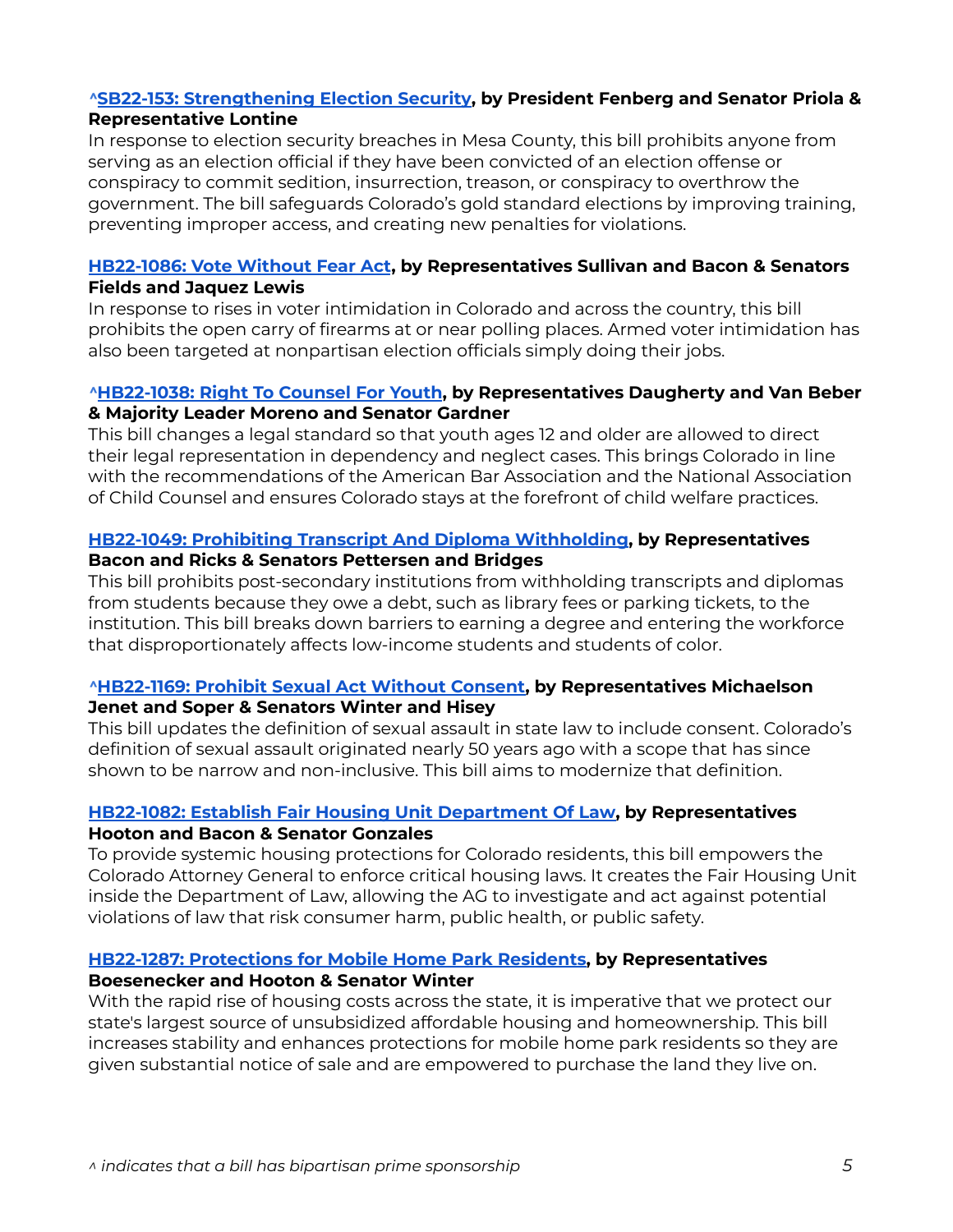#### *^***HB22-1102: Housing Protections For Veterans And [Servicemembers,](https://leg.colorado.gov/bills/hb22-1102) by**

#### **Representatives Ortiz and Sullivan & Senators Gardner and Hinrichsen**

No Colorado veteran or active service member should face unnecessary barriers to accessing safe, affordable housing. This bill makes it illegal for a landlord to deny housing or housing services solely because of veteran or active military status.

#### **SB22-097: Protection for [Whistleblowers,](https://leg.colorado.gov/bills/sb22-097) by Senators Pettersen and Rodriguez & Representatives Herod and Sullivan**

Last year, Colorado Democrats established protections for whistleblowers during a public health emergency. This bill makes those protections permanent for workers in both the public and private sectors, giving them the ability to raise concerns about workplace health and safety practices or hazards to their employer or government agencies.

#### **HB22-1367: Protecting Workers And Older Coloradans From [Discrimination](https://leg.colorado.gov/bills/hb22-1367), by**

#### **Representatives Lontine and Gray & Senators Winter and Pettersen**

To protect more Coloradans from workplace harassment and discrimation, this bill bolsters expands the definition of "employee" in the Colorado Anti-discrimination Act to include people who work in domestic service and allows more time for parties seeking relief.

#### *^***SB22-024: [Intimidating](https://leg.colorado.gov/bills/sb22-024) A Witness Changes, by Senator Fields and Cooke & Representatives Roberts and Soper**

To help law enforcement solve crimes, this bill expands the definition of witness intimidation and allows prosecutors to charge the crime in more instances.

#### *^***[SB22-049:](https://leg.colorado.gov/bills/sb22-049) Victim Rights Act, by Senators Fields and Gardner & Representatives Tipper and Carver**

To align with best practices on victims' rights, this bill updates and revises the Victims' Rights Act for clarity on victims' rights and the responsibilities of the courts to ensure that victims are afforded their rights throughout the criminal justice system.

#### **[HB22-1067:](https://leg.colorado.gov/bills/hb22-1067) Prompt Bond Hearings, by Representatives Woodrow and Gonzales-Gutierrez & Senators Lee and Rodriguez**

Building on legislation passed last year to ensure defendants receive a bond hearing within 48 hours, this bill clarifies that the law extends to defendants in municipal court.

### <span id="page-5-0"></span>**Supporting Workers, Small Businesses & Community Development**

#### **[HB22-1295:](https://leg.colorado.gov/bills/hb22-1295) Universal Preschool Program, by Representative Sirota and Speaker Garnett & Senator Buckner and President Fenberg**

Right now, Colorado parents must navigate a fractured, inaccessible, and expensive system of early childhood care. During the pandemic, many parents - disproportionately women - were forced to leave the workforce due to lack of child care. This bill makes universal preschool a reality, providing every family with 10 hours of free, high-quality preschool beginning in 2023, saving families thousands of dollars.

#### **SB22-230: Collective [Bargaining](https://leg.colorado.gov/bills/sb22-230) For County Workers, by President Fenberg and Majority Leader Moreno & Majority Leader Esgar**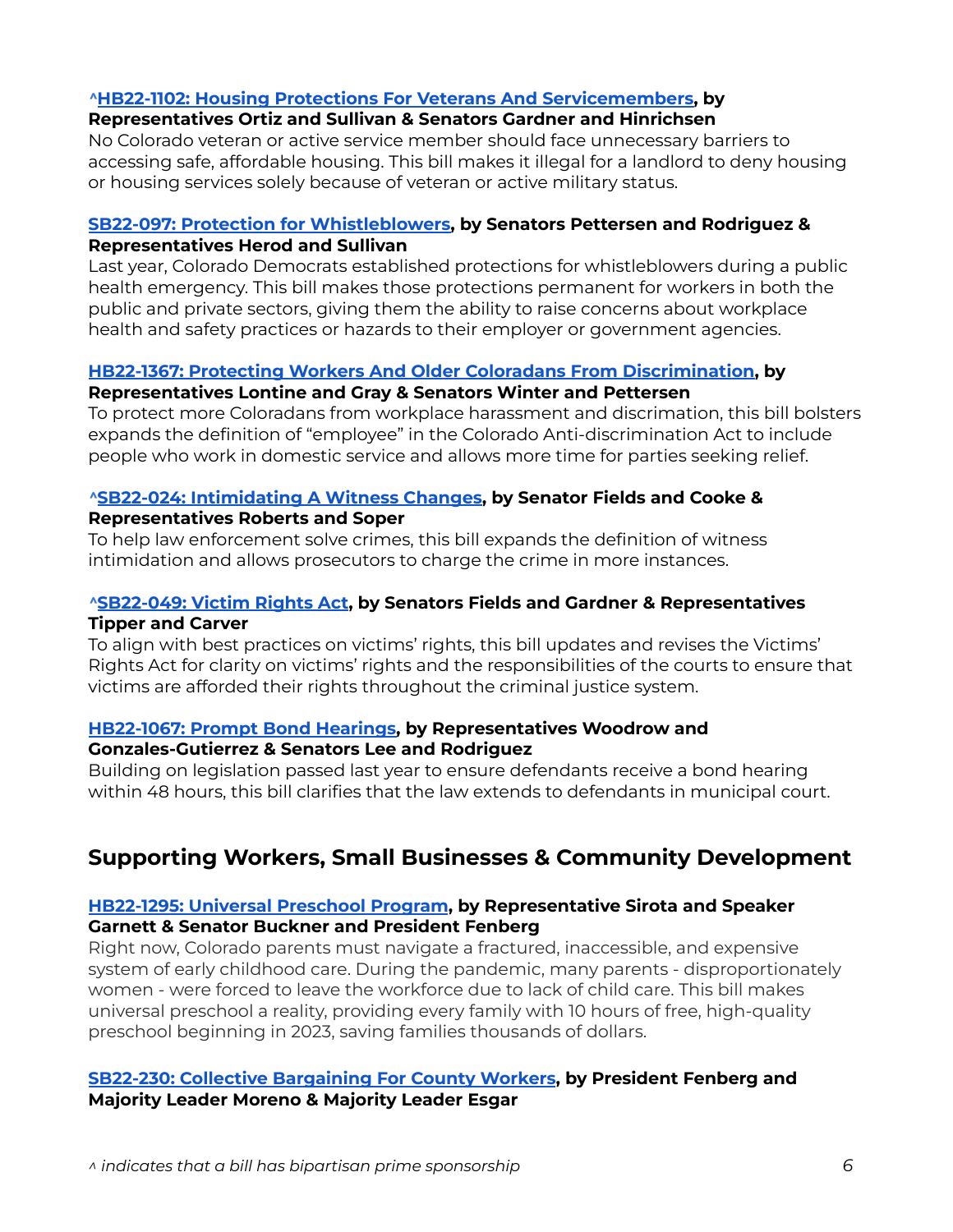Currently, only four of Colorado's 64 counties recognize their workers' right to form a union and collectively bargain. This bill ensures workers who serve the public have a seat at the table with their employers to negotiate for better pay, benefits, and more by expanding collective bargaining rights to an estimated 36,000 county workers.

#### **[HB22-1328:](https://leg.colorado.gov/bills/hb22-1328) Extending the Main Street Business Recovery Loan Program, by**

#### **Representatives Titone and McLachlan & Senator Donovan**

Colorado small businesses serve as the backbone of our economy, and are still recovering from the impacts of the pandemic. This bill extends and modifies a successful small business loan program to ensure Colorado's small businesses and entrepreneurs have access to the capital and resources they need through low interest loans.

#### *^***HB22-1409: Community [Revitalization](https://leg.colorado.gov/bills/hb22-1409) Grant Program, by Representatives Herod and Titone & Senators Coleman and Hisey**

Last year, Colorado Democrats created the Community Revitalization Grant program to provide gap funding for projects in creative districts, historic districts, main streets or neighborhood commercial centers. This bill provides an additional \$20 million to this successful program to help create vibrant communities all across the state.

#### *^***HB22-1356: Grants for Small [Community-based](https://leg.colorado.gov/bills/hb22-1356) Nonprofits, by Representatives Herod and Hooton & Senators Gonzales and Rankin**

When the COVID pandemic hit, nonprofit organizations adapted to meet the needs of some of our most underserved communities. This bill invests \$35 million in federal pandemic relief funds to nonprofit social service organizations that continue to fill critical gaps serving people who have been disproportionately impacted by the pandemic.

#### *^***[HB22-1364:](https://leg.colorado.gov/bills/hb22-1364) Grants for Food Pantry Assistance, by Representatives Cutter and Soper & Senators Story and Priola**

The pandemic exacerbated existing inequities and highlighted the importance of investing in basic services to ensure all Coloradans have access to day to day necessities. The bill invests \$3 million in the Food Pantry Assistance Grant Program and broadens the kinds of products that may be purchased to include culturally significant foods.

#### **HB22-1259: Increasing Basic Cash [Assistance](https://leg.colorado.gov/bills/hb22-1259) through TANF, by Representatives Duran and Jodeh & Majority Leader Moreno**

The pandemic led to rising inflation and costs of everyday goods while the cash assistance that vulnerable families rely on hasn't increased significantly since 1996. This bill directs nearly \$50 million in pandemic relief funds to leverage other state and local resources to increase basic cash assistance under TANF and ongoing cost of living adjustments.

#### **HB22-1359: Colorado [Household](https://leg.colorado.gov/bills/hb22-1359) Financial Recovery, by Representatives Bacon and Snyder & Senators Rodriguez and Lee**

The pandemic exacerbated long-standing barriers that disproportionately impacted Black and Brown Coloradans from accessing banking services and credit. Through partnerships with community financial institutions, this bill creates the Colorado Household Financial Recovery Program for low-income individuals to access low-interest loans and credit.

#### **[HB22-1394:](https://leg.colorado.gov/bills/hb22-1394) Funding for Just Transition, by Majority Leader Esgar and Representative Roberts & Senators Winter and Donovan**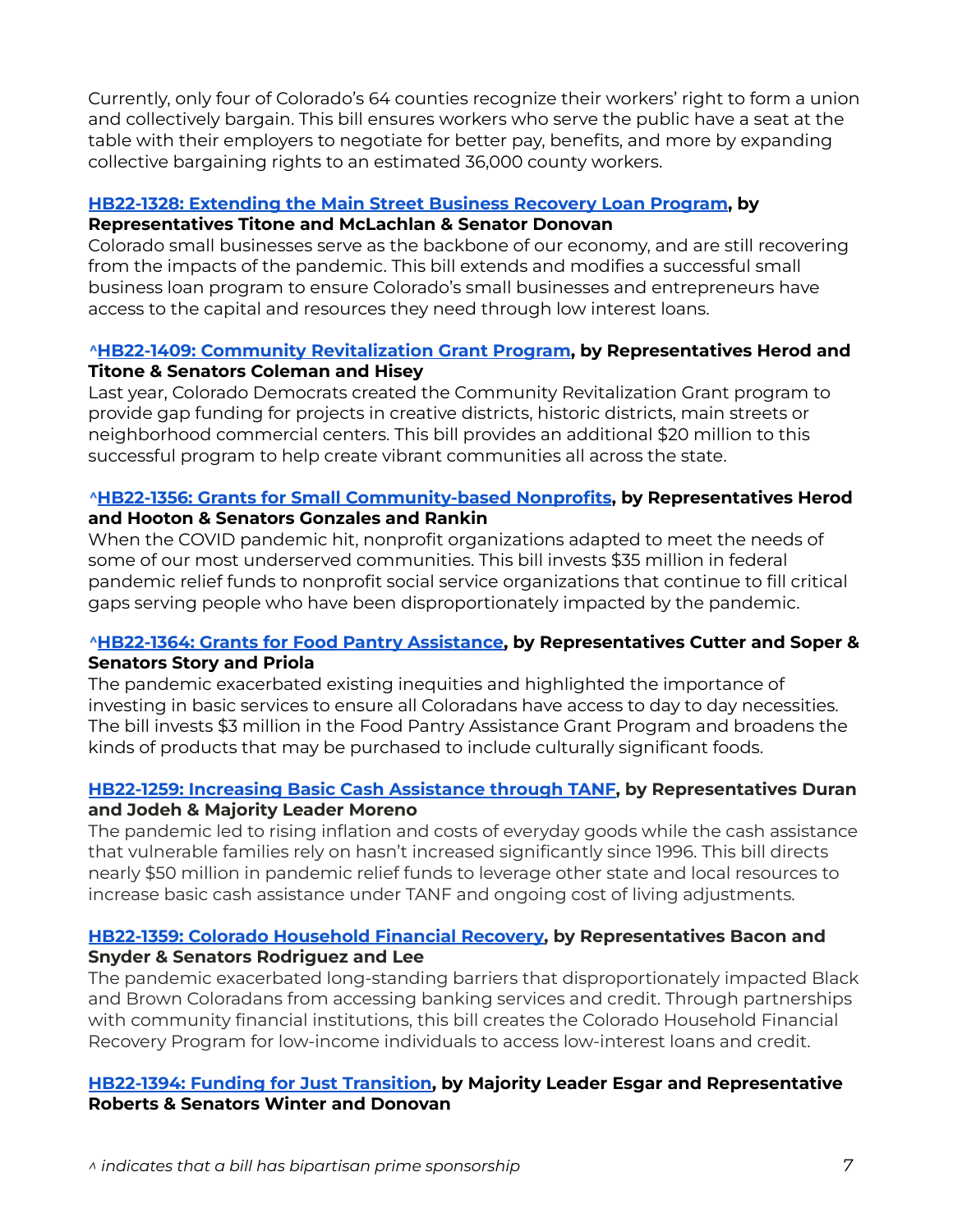As Colorado continues transitioning to a cleaner economy, coal-based communities face transitions to diversify their economies and incentivize new job creation to ensure no worker is left behind. This bill distributes \$5 million in grants for resilient and sustainable local economies and \$10 million for education and assistance programs for workers.

#### *^***HB22-1383: Employment [Opportunities](https://leg.colorado.gov/bills/hb22-1383) For Juveniles, by Representatives Kipp and Holtorf & Senator Lee**

This bill removes barriers to employment, expands career and technical education, and increases access to workforce opportunities for juveniles in custody in Colorado, thereby reducing recidivism.

#### **HB22-1308: Protections for [Agricultural](https://leg.colorado.gov/bills/hb22-1308) Workers, by Representative McCormick & Senator Donovan**

Last year, Colorado Democrats passed legislation to ensure agricultural workers receive the same protections as other workers. This bill better informs agricultural workers of their right to report workplace misconduct and promotes access to workplace resources on mental health, injury prevention, unemployment assistance and training.

#### *^***HB22-1230: [Employment](https://leg.colorado.gov/bills/hb22-1230) Support And Job Retention Services, by Representatives Duran and Exum & Senators Fields and Priola**

Low-income Coloradans participating in a job or skills training programs should not have their goals derailed simply because they get a flat tire or can't afford emergency child care. This bill extends a successful program that has served over 1,000 Coloradans to provide employment support and job retention services for those pursuing job or skills training.

#### **[SB22-165:](https://leg.colorado.gov/bills/sb22-165) Career Advisor Training, by Senator Bridges & Representatives Lindsay and Geitner**

To support youth and adult learners in the workforce, this bill ensures career advisors are properly trained and prepared to help Coloradans navigate which positions or credentials to pursue to secure strong career opportunities in high-growth industries.

#### **[HB22-1205:](https://leg.colorado.gov/bills/hb22-1205) Senior Housing Income Tax Credit, by Representatives Kennedy and Weissman & Senators Hansen and Coleman**

The housing crisis extends to the most vulnerable Coloradans, including seniors. This bill creates an income adjusted housing rebate of up to \$1,000 for low-income seniors providing them with urgently needed relief to afford basic necessities.

### <span id="page-7-0"></span>**Making Health Care More Affordable and Accessible**

#### **^HB22-1278: Behavioral Health [Administration](https://leg.colorado.gov/bills/hb22-1278), by Representatives Young and Pelton & Senators Lee and Simpson**

Right now, Coloradans seeking behavioral health care must navigate a fractured and disjointed system. This bill creates a comprehensive behavioral health safety net system available in every region of Colorado, including substance use disorder treatment, crisis services, youth services and more, increasing access to care and saving Coloradans money.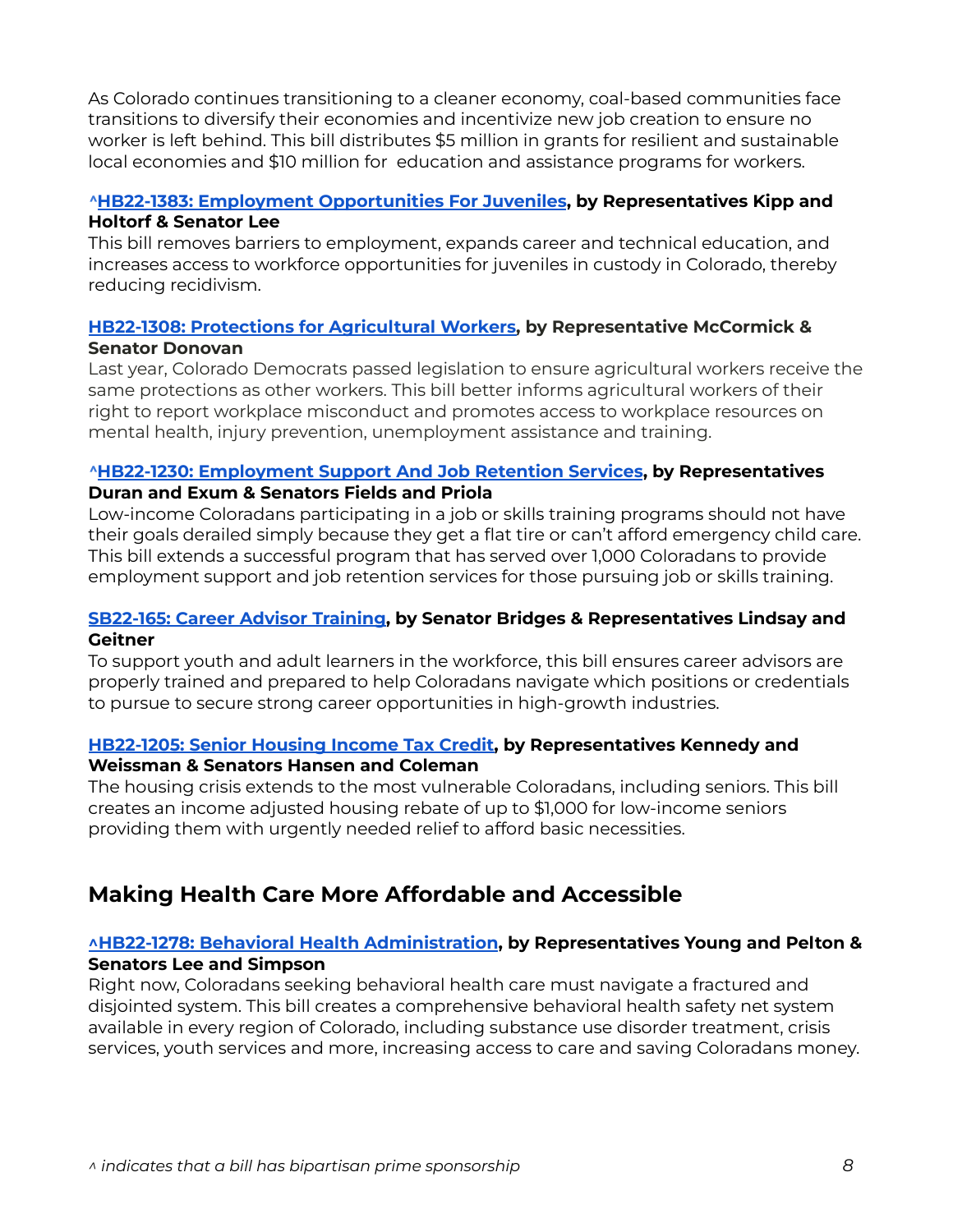#### **^SB22-226: Support for the [Health-care](https://leg.colorado.gov/bills/sb22-226) Workforce, by Senators Jacquez Lewis and Rankin & Representative Mullica**

Pandemic pressures and staffing shortages have taken a significant toll on health care workers. With \$61 million in pandemic relief funds, this bill helps health care workers with tuition and fees to get people into high-demand health care fields, and provides funding for health care facilities to increase training slots for long-term capacity building.

#### **[HB22-1289:](https://leg.colorado.gov/bills/hb22-1289) Health Benefits For Children And Pregnant People, by Representatives**

**Gonzales-Gutierrez and McCluskie & Majority Leader Moreno and Senator Fields**

This bill expands access to health care coverage for low-income parents and children, and mitigates health inequities by expanding access to Medicaid and the Children's Basic Health plans to those who have not been historically eligible due to immigration status.

#### **[HB22-1401:](https://leg.colorado.gov/bills/hb22-1401) Hospital Nurse Staffing Standards, by Representative Mullica & Majority Leader Moreno**

The pandemic revealed the importance of hospitals being equipped to meet patients' needs without contributing to staff burnout, even as demand surges. This bill requires every hospital to have a staffing plan in place, applying lessons learned from the pandemic and positioning hospitals to quickly respond to a surge in demand.

#### **HB22-1153: Adoption for Parents Using Assisted [Reproduction,](https://leg.colorado.gov/bills/hb22-1153) by Representative**

**Tipper and Majority Leader Esgar & Senators Bridges and Majority Leader Moreno**

Currently, parents who conceive using assisted reproduction - often LGBTQ+ couples must go through a burdensome, expensive, and complicated stepparent adoption process to be recognized as their child's legal parents. This bill creates a streamlined confirmatory adoption process for parents conceiving through assisted reproduction.

#### **HB22-1352: Stockpile For Declared Disaster [Emergencies,](https://leg.colorado.gov/bills/hb22-1352) by Representative Mullica & Senator Jaquez Lewis**

Democrats are taking crucial steps so Colorado is prepared for the next pandemic. The bill invests nearly \$2 million for the state to maintain a stockpile of essential medical-grade personal protective equipment so that hospitals, vaccine clinics and other medical sites are prepared if the governor declares a disaster emergency.

#### *^***[HB22-1333:](https://leg.colorado.gov/bills/hb22-1333) Increase Minimum Wage For Nursing Home Workers, by Representatives Herod and McCluskie & Senators Zenzinger and Rankin**

In response to workforce shortages, especially in skilled nursing facilities, Colorado Democrats raised the minimum wage for nursing home workers to \$15 an hour statewide. This well-deserved raise supports the people who cared for our most vulnerable during the COVID-19 pandemic and will continue to do so in the future.

#### **^HB22-1268: Medicaid [Reimbursement](https://leg.colorado.gov/bills/HB22-1268) Rates for Mental Health Providers, by**

#### **Representatives Amabile and Holtorf & Senators Ginal and Simpson**

Community mental health providers serve as a critical backstop in our behavioral health care system. Unfortunately, recent reports in the media have shed light on significant pay discrepancies for providers in CMHCs compared to the private sector. This bill requires a comprehensive analysis and the development of equitable payment models that will work to ensure parity between these two types of behavioral health care providers.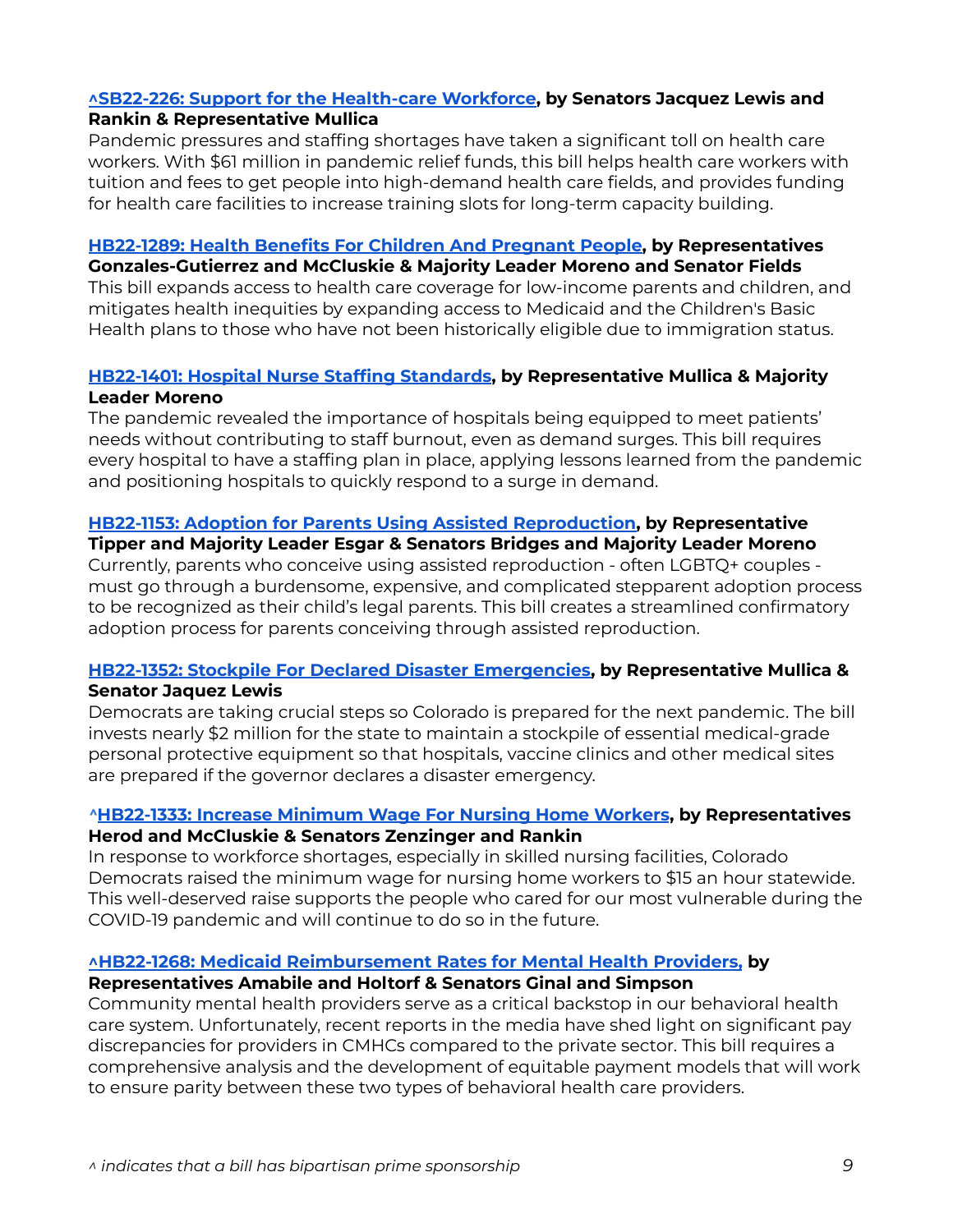#### *^***HB22-1290: Changes To Medicaid For [Wheelchair](https://leg.colorado.gov/bills/hb22-1290) Repairs, by Representatives Titone and Ortiz & Senators Zenzinger and Coram**

Wheelchair users on Medicaid must go through lengthy prior authorization processes for wheelchair repairs that compromise their safety and well-being. This first in the nation bill would improve existing Medicaid rules for repairing wheelchairs, adaptive seating systems and other mobility devices, eliminating the need for prior authorization for any repairs.

#### *^***SB22-172: Colorado Rural [Health-care](https://leg.colorado.gov/bills/sb22-172) Workforce Initiative, by Senators Winter and Rankin & Representatives Roberts and Rich**

Many rural communities in Colorado are deemed health care shortage areas, which threatens the health, safety and well-being of people who may not have access to the critical primary care they need. This bill establishes and funds a workforce initiative to expand the number of health-care professionals practicing in rural or frontier counties.

#### *^***[SB22-200:](https://leg.colorado.gov/bills/sb22-200) Rural Provider Stimulus Grant Program, by Senators Ginal and Rankin & Representatives McCluskie and Soper**

Coloradans in rural areas face unique challenges in accessing health care. This bill creates a grant program for rural hospitals to expand access to telehealth services and increase access to care, making health care more affordable for rural Coloradans.

### <span id="page-9-0"></span>**Preserving our Agriculture, Clean Air and Water**

#### **SB22-193: Air Quality [Improvement](https://leg.colorado.gov/bills/sb22-193) Investments, by President Fenberg and Senator Gonzales & Representatives A. Valdez and Froelich**

After record poor air quality in recent years, this bill invests \$111 million into clean transportation initiatives such as electric-powered school buses and e-bike sharing programs, and incentivizes the reduction of harmful industrial emissions.

### **HB22-1244: [Protections](https://leg.colorado.gov/bills/hb22-1244) from Air Toxics, by Representatives Kennedy and**

#### **Gonzales-Gutierrez & Senator Gonzales**

This bill improves Colorado's air quality through increased monitoring and regulation of hazardous air toxics. It requires identifying priority air toxics; creates a process for setting protective health-based standards to prioritize public health; requires emissions control regulations to reduce toxic air pollution; and establishes a framework for future permitting.

#### **[HB22-1358:](https://leg.colorado.gov/bills/hb22-1358) Clean Water In Schools And Child Care Centers, by Representative Sirota & Senators Winters and Fields**

Lead is a poisonous heavy metal that can cause irreversible developmental damage to young children. This bill invests \$21 million for schools and child care centers to test their drinking water for lead and remediate it if unsafe levels are discovered.

#### **HB22-1362: Building [Greenhouse](https://leg.colorado.gov/bills/hb22-1362) Gas Emissions, by Representatives Bernett and A. Valdez & Senators Hansen and Winter**

One of the largest sources of pollution comes from the building sector. This helps to reduce indoor and outdoor air pollution and save people money on their energy bills by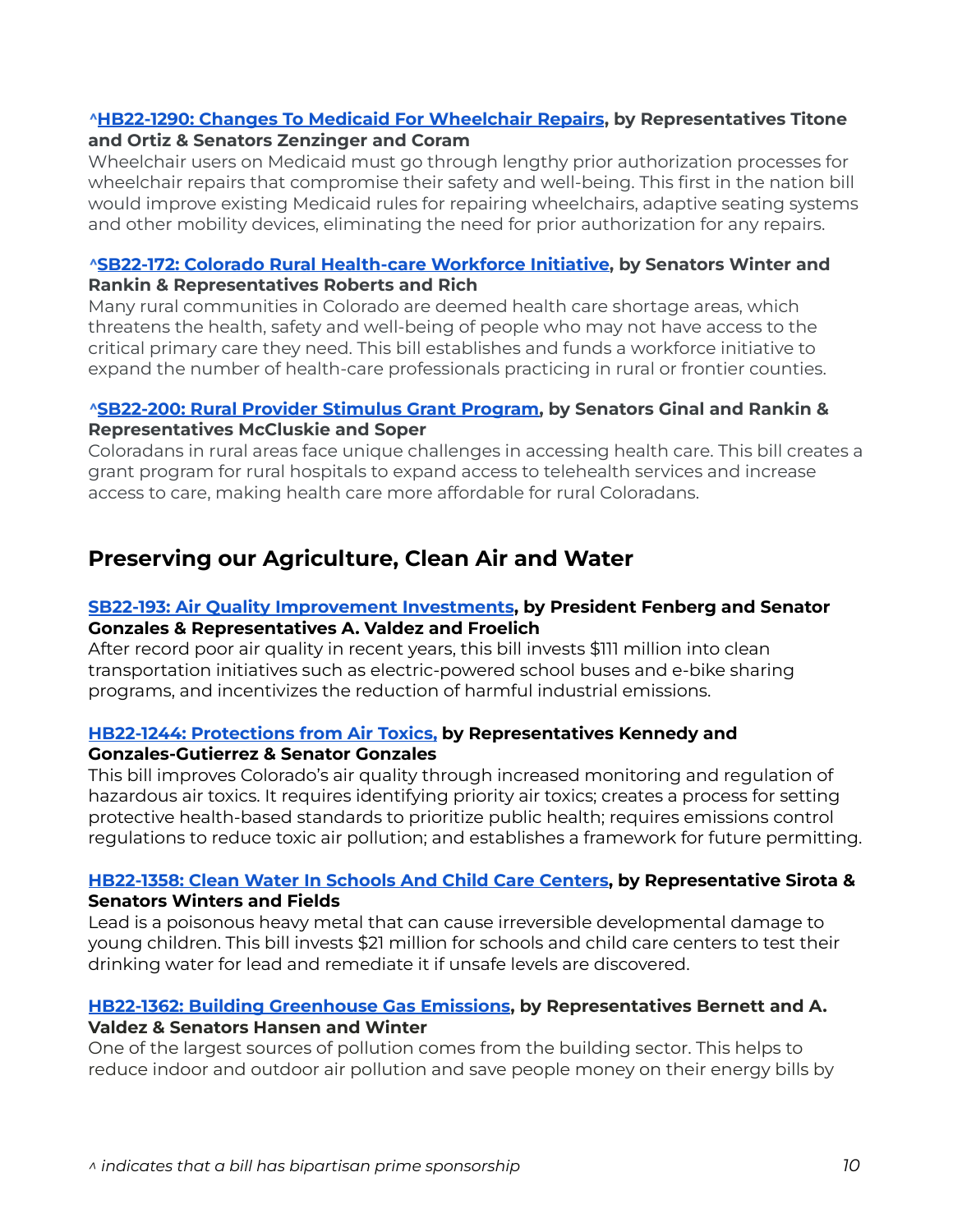creating a timeline to adopt energy efficient building codes and provides \$25 million to local governments and communities to assist with local decarbonization efforts.

#### **SB22-180: Reducing Ozone Through [Increased](https://leg.colorado.gov/bills/sb22-180) Transit, by Senators Winter and Hinrichsen & Representatives Gray and Bacon**

Poor ozone days impact the health of all Coloradans. This bill helps to reduce transportation emissions, one of the biggest contributors to high ozone levels, by investing \$58 million in increasing access to transit during ozone season and \$10 million in the Revitalizing Main Streets grant program for communities that improve air quality through increased use of public transit.

#### *^***HB22-1151: Turf [Replacement](https://leg.colorado.gov/bills/hb22-1151) Program, by Representatives Roberts and Catlin & Senators Bridges and Simpson**

Colorado's decades-long drought continues to threaten our natural spaces and the livelihoods of our farmers and ranchers. This bill creates a program to incentivize the replacement of nonessential irrigated turf with native drought tolerant plants to reduce the consumption of and conserve our most valuable resource: water.

#### **HB22-1322: Water Quality [Regulation,](https://leg.colorado.gov/bills/hb22-1322) by Representatives Benavidez and A. Valdez & Majority Leader Moreno and Senator Gonzales**

Low income and communities of color are disproportionately impacted by industrial pollution. This bill requires enhanced outreach and engagement and extends the statute of limitation for water quality violations to ensure violators are held accountable.

#### *^***HB22-1345: Perfluoroalkyl And [Polyfluoroalkyl](https://leg.colorado.gov/bills/hb22-1345) Chemicals, by Representatives Cutter and Bradfield & Senators Gonzales and Lee**

PFAS, also known as forever chemicals because they do not naturally break down in the environment, are commonly used in everyday consumer products and believed to cause serious health problems like cancer and organ damage. This bill restricts the sale of certain products that contain PFAS, including baby products and food packaging, and requires cookware to include a label informing consumers if the product contains PFAS.

#### **[HB22-1348:](https://leg.colorado.gov/bills/hb22-1348) Oversight Of Chemicals Used In Oil And Gas, by Representatives Froelich**

#### **and Caraveo & Senator Winter**

Hundreds of toxic chemicals are used during oil and gas drilling and fracking processes, some of which are highly toxic and may contaminate drinking water. This bill requires additional reporting and disclosure to impacted local governments and the public before the chemicals are used in operations.

#### *^***HB22-1355: Producer [Responsibility](https://leg.colorado.gov/bills/hb22-1355) Program For Recycling, by Representative Cutter & Senators Gonzales and Priola**

Colorado recycles just 15% of its waste - less than half the national average - largely because of a lack of access to convenient, affordable curbside recycling services. This bill addresses Colorado's fractured approach to recycling by making recycling free for most consumers. It asks producers to contribute, based on their product's packaging, to more coordinated management of a statewide recycling system. Revenue generated from producers will be used toward expanding Colorado's recycling infrastructure, making it easier for Coloradans across the state to access reliable, no-cost curbside recycling.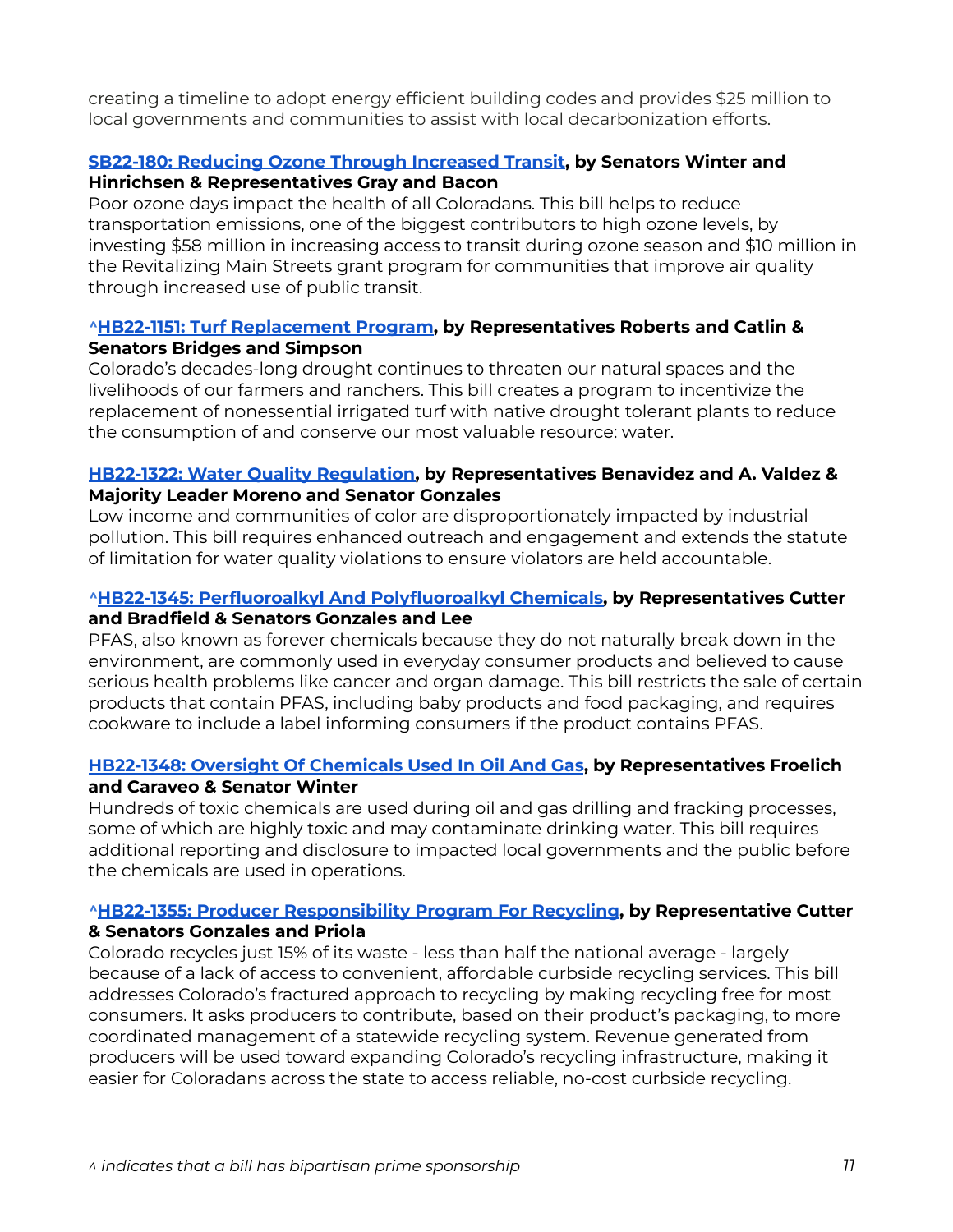#### *^***SB22-028: [Groundwater](https://leg.colorado.gov/bills/sb22-028) Compact Compliance Fund, by Senators Simpson and Sonnenberg & Representatives Roberts and Catlin**

While Colorado is in compliance with all water compacts, several river and conservation districts cannot meet their obligations and ensure sustainable levels of groundwater remain available. This bill invests \$60 million of federal pandemic relief funds to help Colorado's river and conservation districts meet their obligations.

#### *^***HB22-1159: Waste Diversion And Circular Economy [Development](https://leg.colorado.gov/bills/hb22-1159) Center, by Representative Cutter & Senators Winter and Priola**

One of the barriers to improving Colorado's poor recycling rate is a lack of access to end markets - businesses that use recycled material to make new products. This bill addresses this problem by creating the Circular Economy Development center to conduct a statewide gap analysis aimed at attracting and supporting end-market businesses.

#### **^SB22-118 [Encouraging](https://leg.colorado.gov/bills/sb22-118) Geothermal Energy Use, by Representatives D. Valdez and Holtorf & Senators Hinrichsen and Woodward**

As Colorado continues to transition to a cleaner economy, all renewable resources must be incorporated in the state's energy portfolio. This bill provides the framework necessary to further develop our natural geothermal resources and incorporate them in our clean energy future. .

# <span id="page-11-0"></span>**Defeating Dangerous GOP Bills That Would Have…**

#### **Banned Abortion in Colorado**

- [HB22-1079](https://leg.colorado.gov/bills/hb22-1079) would have placed an unconstitutional ban on abortion in Colorado with no exceptions. The bill explicitly directed Colorado to disregard federal law and federal court rulings and would have subjected Colorado judges who support access to abortion to impeachment. In addition, it would have allowed a private right of action against abortion providers, and potentially patients too.
- [HB22-1047](https://leg.colorado.gov/bills/hb22-1047) would have banned abortion in Colorado with no exceptions, criminalized miscarriages and subjected abortion providers to imprisonment.
- [HB22-1075](https://leg.colorado.gov/bills/hb22-1075) would have established a registry to track and surveil abortion patients and providers. It also would have created a roadmap for abortion opponents to identify and further threaten abortion patients and providers.

#### **Ended Vote-by-Mail and Dismantled Colorado's Gold Standard Elections System**

● For the second year in a row, GOP lawmakers used repeatedly debunked conspiracy theories to claim the 2020 election was stolen in order to upend how Coloradans vote. [HB22-1204](https://leg.colorado.gov/bills/hb22-1204) would have eliminated vote by mail and early voting, limiting voter participation and undermining election access and security. Over 98 percent of voters in the 2021 election chose to cast their ballot by mail, and almost 94 percent of ballots in the 2020 General Election were returned via mail or drop box. The vast majority of Colorado voters, 86 percent, returned their ballots before Election Day.

#### **Promoted Dangerous, Ineffective Covid "Cures" and Anti-Vax Bills**